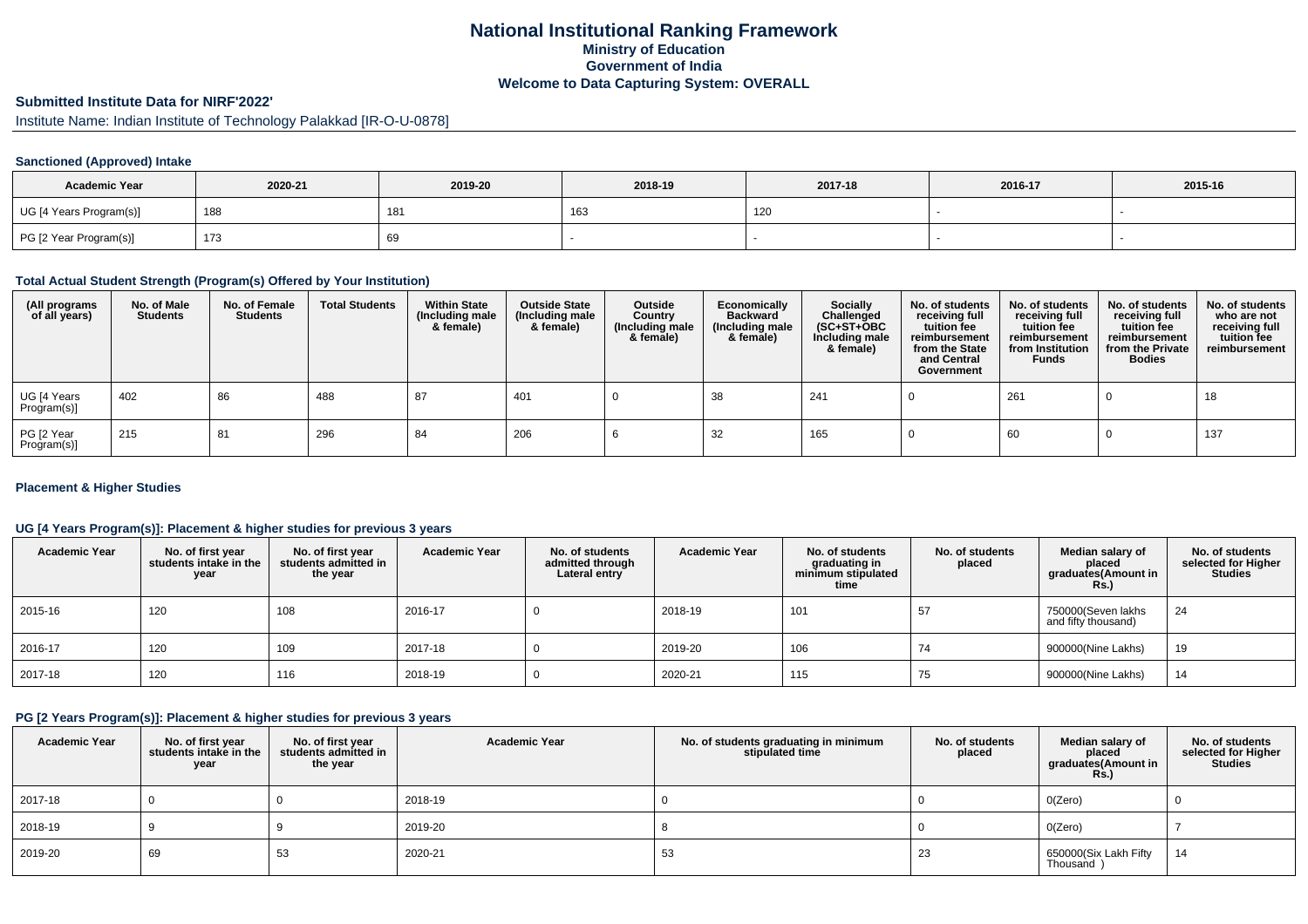#### **Ph.D Student Details**

| Ph.D (Student pursuing doctoral program till 2020-21 Students admitted in the academic year 2020-21 should not be entered here.) |                                                    |                                                                                                                                  |                       |  |  |  |
|----------------------------------------------------------------------------------------------------------------------------------|----------------------------------------------------|----------------------------------------------------------------------------------------------------------------------------------|-----------------------|--|--|--|
|                                                                                                                                  |                                                    |                                                                                                                                  | <b>Total Students</b> |  |  |  |
| Full Time                                                                                                                        |                                                    | 128                                                                                                                              |                       |  |  |  |
| Part Time                                                                                                                        |                                                    | 14                                                                                                                               |                       |  |  |  |
| No. of Ph.D students graduated (including Integrated Ph.D)                                                                       |                                                    |                                                                                                                                  |                       |  |  |  |
|                                                                                                                                  | 2020-21                                            | 2019-20                                                                                                                          | 2018-19               |  |  |  |
| Full Time                                                                                                                        |                                                    |                                                                                                                                  |                       |  |  |  |
| Part Time                                                                                                                        | 0                                                  |                                                                                                                                  |                       |  |  |  |
|                                                                                                                                  |                                                    | PG (Student pursuing MD/MS/DNB program till 2020-21 Students admitted in the academic year 2021 - 22 should not be entered here) |                       |  |  |  |
|                                                                                                                                  | Number of students pursuing PG (MD/MS/DNB) program |                                                                                                                                  | 0                     |  |  |  |
|                                                                                                                                  |                                                    | No. of students Graduating in PG (MD/MS/DNB) program                                                                             |                       |  |  |  |
| 2020-21                                                                                                                          | 2019-20                                            | 2018-19                                                                                                                          |                       |  |  |  |
| 0                                                                                                                                | 0                                                  |                                                                                                                                  |                       |  |  |  |

# **Online Education**

| . Does all programs/courses were completed on time.                                             |                                                                                       | Yes                                                                                                                                                                                                                                                                                                                                                                                                                                                                                                                                                                                                                                                                                                              |                                                |  |
|-------------------------------------------------------------------------------------------------|---------------------------------------------------------------------------------------|------------------------------------------------------------------------------------------------------------------------------------------------------------------------------------------------------------------------------------------------------------------------------------------------------------------------------------------------------------------------------------------------------------------------------------------------------------------------------------------------------------------------------------------------------------------------------------------------------------------------------------------------------------------------------------------------------------------|------------------------------------------------|--|
| 2. Measures taken to complete the syllabus of courses and programs.                             |                                                                                       | - We are having an Academic Calendar designed for every academic year. We strictly adhere to the calendar activities to finish all<br>courses.<br>- Education through online measures was successfully imparted to all students. For consideration of students with connectivity<br>issues, relevant material and videos were recorded and shared with them through the local server/drive/moodle platform. A few<br>students, facing severe connectivity issues, were brought to campus.<br>- All the theory courses were successfully completed in online mode, whereas laboratory courses and courses with laboratory<br>components were completed in offline mode by bringing students to campus in batches. |                                                |  |
| 3. The period of delay in completion of syllabus (in months).                                   |                                                                                       |                                                                                                                                                                                                                                                                                                                                                                                                                                                                                                                                                                                                                                                                                                                  |                                                |  |
| 4. The period of delay in conducting exams (in months).                                         |                                                                                       |                                                                                                                                                                                                                                                                                                                                                                                                                                                                                                                                                                                                                                                                                                                  |                                                |  |
| <b>Portal Name</b>                                                                              | No, of students offered online courses which have credit<br>transferred to transcript | Total no, of online courses which have credit transferred<br>to the transcript                                                                                                                                                                                                                                                                                                                                                                                                                                                                                                                                                                                                                                   | Total no. of credits transferred to transcript |  |
| Swayam                                                                                          | 418                                                                                   |                                                                                                                                                                                                                                                                                                                                                                                                                                                                                                                                                                                                                                                                                                                  | 377                                            |  |
| 5. No. of courses developed and available online on Swayam platform by your institution faculty |                                                                                       |                                                                                                                                                                                                                                                                                                                                                                                                                                                                                                                                                                                                                                                                                                                  |                                                |  |

## **Financial Resources: Utilised Amount for the Capital expenditure for previous 3 years**

| <b>Academic Year</b>                                                                                 | 2020-21                                                                                                               | 2019-20                                                                                                       | 2018-19                                                                                                      |  |  |  |  |
|------------------------------------------------------------------------------------------------------|-----------------------------------------------------------------------------------------------------------------------|---------------------------------------------------------------------------------------------------------------|--------------------------------------------------------------------------------------------------------------|--|--|--|--|
|                                                                                                      | <b>Utilised Amount</b>                                                                                                | <b>Utilised Amount</b>                                                                                        | <b>Utilised Amount</b>                                                                                       |  |  |  |  |
| Annual Capital Expenditure on Academic Activities and Resources (excluding expenditure on buildings) |                                                                                                                       |                                                                                                               |                                                                                                              |  |  |  |  |
| Library                                                                                              | 24805871 (Two Crores Forty Eight Lakhs Five Thousand and<br>Seventy One Only)                                         | 23966938 (Two Crores Thirty Nine Lakhs Sixty Six Thousand<br>Nine Hundred and Thirty Eight Only)              | 5601262 (Fifty Six Lakhs One Thousand Two Hundred and<br>Sixty Two Only)                                     |  |  |  |  |
| New Equipment for Laboratories                                                                       | 98685233 (Nine Crore Eighty Six Lakhs Eighty Five Thousand<br>Two Hundred And Thrity Three and Twenty Two Paise Only) | 68480664 (Six Crore Eighty Four Lakhs Eighty Thousand Six<br>Hundred and Sixty Four and Sixty Six Paise Only) | 46920596 (Four Crores Sixty Nine Thousand Twenty<br>Thousand Five Hundred And Ninety Six and Two Paise Only) |  |  |  |  |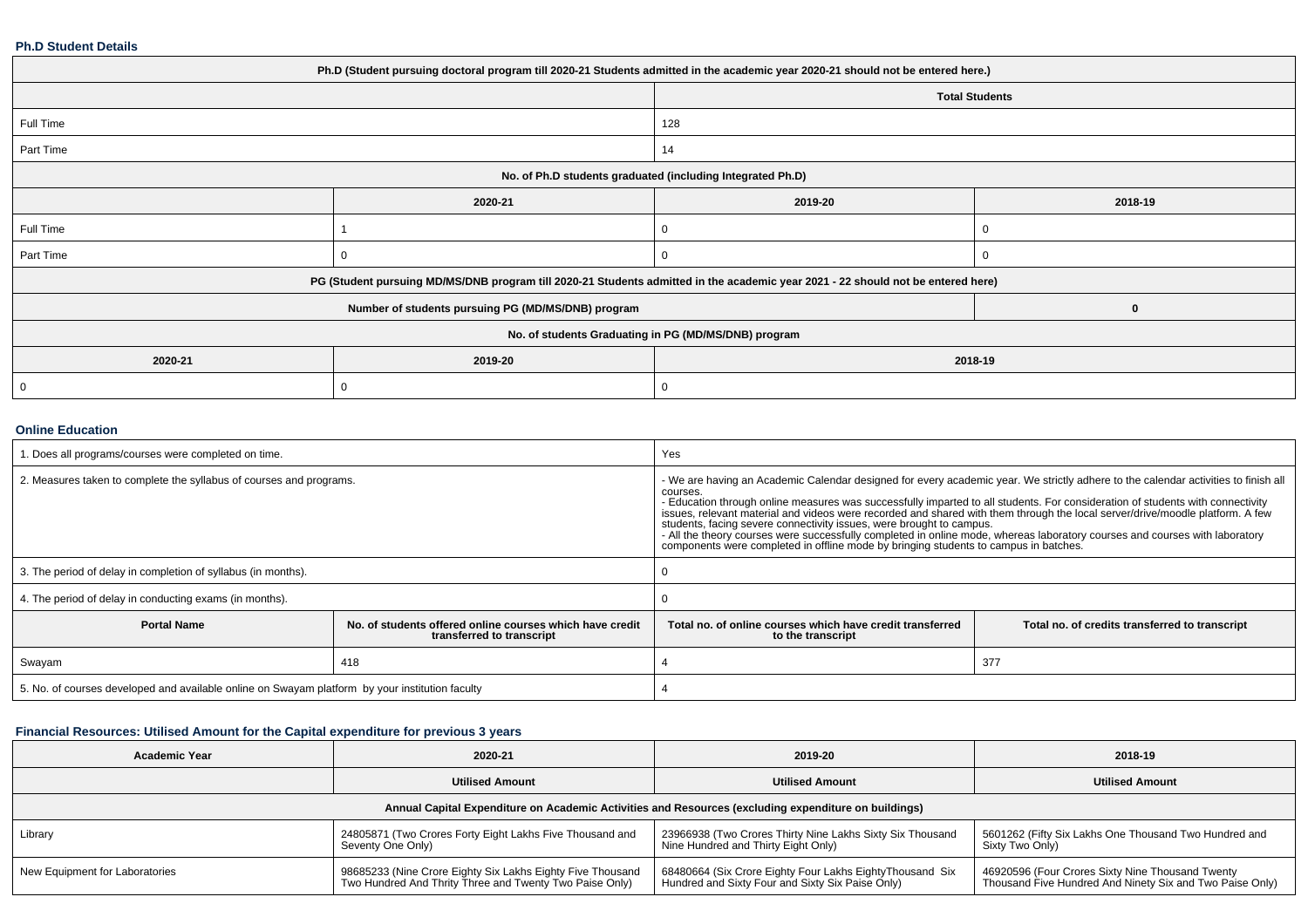| Engineering Workshops                                      | 70160651 (Seven Crore One Lakhs Sixty Thousand Six    | 161056526 (Sixteen Crores Ten Lakhs Fifty Six Thousand and | 61730137 (Six Crores Seventeen Lakhs Thirty Thousand One |
|------------------------------------------------------------|-------------------------------------------------------|------------------------------------------------------------|----------------------------------------------------------|
|                                                            | Hundred and Fifty One Only)                           | Five Hundred and Twenty Six Only)                          | Hundred And Thirty Seven Only)                           |
| Other expenditure on creation of Capital Assets (excluding | 38274120 (Three Crores Eighty Two Lakhs Seventy Four  | 56195180 (Five Crores sixty One Lakhs Ninety Five Thousand | 41182001 (Four Crores Eleven Lakhs Eighty Two Thousand   |
| expenditure on Land and Building)                          | Thousand One Hundred And Twenty And Fifty Paise Only) | One Hundred and Eighty Only)                               | and One and Eighty Paise Only)                           |

# **Financial Resources: Utilised Amount for the Operational expenditure for previous 3 years**

| Academic Year                                                                                                                                                                                  | 2020-21                                                                                                      |                                                                                                                        | 2018-19                                                                                                             |  |  |  |  |  |
|------------------------------------------------------------------------------------------------------------------------------------------------------------------------------------------------|--------------------------------------------------------------------------------------------------------------|------------------------------------------------------------------------------------------------------------------------|---------------------------------------------------------------------------------------------------------------------|--|--|--|--|--|
|                                                                                                                                                                                                | <b>Utilised Amount</b>                                                                                       | <b>Utilised Amount</b>                                                                                                 | <b>Utilised Amount</b>                                                                                              |  |  |  |  |  |
| <b>Annual Operational Expenditure</b>                                                                                                                                                          |                                                                                                              |                                                                                                                        |                                                                                                                     |  |  |  |  |  |
| Salaries (Teaching and Non Teaching staff)                                                                                                                                                     | 238733676 (Twenty Three Crores Eighty Seven Lakhs Thrity<br>Three Thousand Six Hundred and Seventy Six Only) | 201222183 (Twenty Crore Twelve Lakhs Twenty Two<br>Thousand One Hundred And Eighty Three Only)                         | 116057833 (Eleven Crore Sixty lakhs Fifty Seven Thousand<br>Eight Hundred and Thirty Three and Fifty paise Only)    |  |  |  |  |  |
| Maintenance of Academic Infrastructure or consumables and<br>other running expenditures(excluding maintenance of hostels<br>and allied services, rent of the building, depreciation cost, etc) | 64320202 (Six Crore Forty Three Lakhs Twenty Thousand<br>Two Hundred And Two and Seventy Two Paise Only)     | 54117978 (Five Crores Forty one Lakhs Seventeen Thousand<br>None Hundred and Seventy Eight and Sixty Eight Paise Only) | 28542621 (Two Crores Eighty Five Lakhs Forty Two Thousand<br>Six Hundred and twenty One and Eighty Four Paise Only) |  |  |  |  |  |
| Seminars/Conferences/Workshops                                                                                                                                                                 | 981339 (Nine Lakhs Eighty One Thousand Three Hundred and<br>Thirty Nine and two paise Only)                  | 4160122 (Forty One Lakhs Sixty Thousand One Hundred and<br>Twenty Two Only)                                            | 2662521 (Twenty Six Lakhs Sixty Two Thousand Five Hundred<br>and Twenty One only)                                   |  |  |  |  |  |

## **IPR**

| Calendar year            | 2020 | 2019 | 2018 |
|--------------------------|------|------|------|
| No. of Patents Published |      |      |      |
| No. of Patents Granted   |      |      |      |

## **Sponsored Research Details**

| <b>Financial Year</b>                    | 2020-21                                                                  | 2019-20                                                                            | 2018-19                                                          |
|------------------------------------------|--------------------------------------------------------------------------|------------------------------------------------------------------------------------|------------------------------------------------------------------|
| Total no. of Sponsored Projects          | -31                                                                      | 29                                                                                 |                                                                  |
| Total no. of Funding Agencies            |                                                                          |                                                                                    |                                                                  |
| Total Amount Received (Amount in Rupees) | 60652516                                                                 | 47731574                                                                           | 20630135                                                         |
| Amount Received in Words                 | Six Crore Six Lakh Fifty Two Thousand Five Hundred and<br>Sixteen Rupees | Four Crore Seventy Three Lakh One Thousand Five Hundred<br>and Seventy Four Rupees | Two Crore Sixty Three Lakh One Hundred and Thirty Five<br>Rupees |

## **Consultancy Project Details**

| <b>Financial Year</b>                    | 2020-21                                                        | 2019-20                                                                            | 2018-19                                                               |
|------------------------------------------|----------------------------------------------------------------|------------------------------------------------------------------------------------|-----------------------------------------------------------------------|
| Total no. of Consultancy Projects        | ╶╹                                                             |                                                                                    |                                                                       |
| Total no. of Client Organizations        |                                                                |                                                                                    |                                                                       |
| Total Amount Received (Amount in Rupees) | 3240702                                                        | 1775628                                                                            | 1257566                                                               |
| Amount Received in Words                 | Thirty Two Lakh Forty Thousand Seven Hundred and Two<br>Rupees | Seventeen Lakh Seventy Five Thousand Six Hundred and<br><b>Twenty Eight Rupees</b> | Twelve Lakh Fifty Seven Thousand Five Hundred and Sixty Six<br>Rupees |

# **Executive Development Program/Management Development Programs**

| inancial Year <sup>:</sup> |         | 2019-20 |         |
|----------------------------|---------|---------|---------|
|                            | 2020-21 |         | 2018-19 |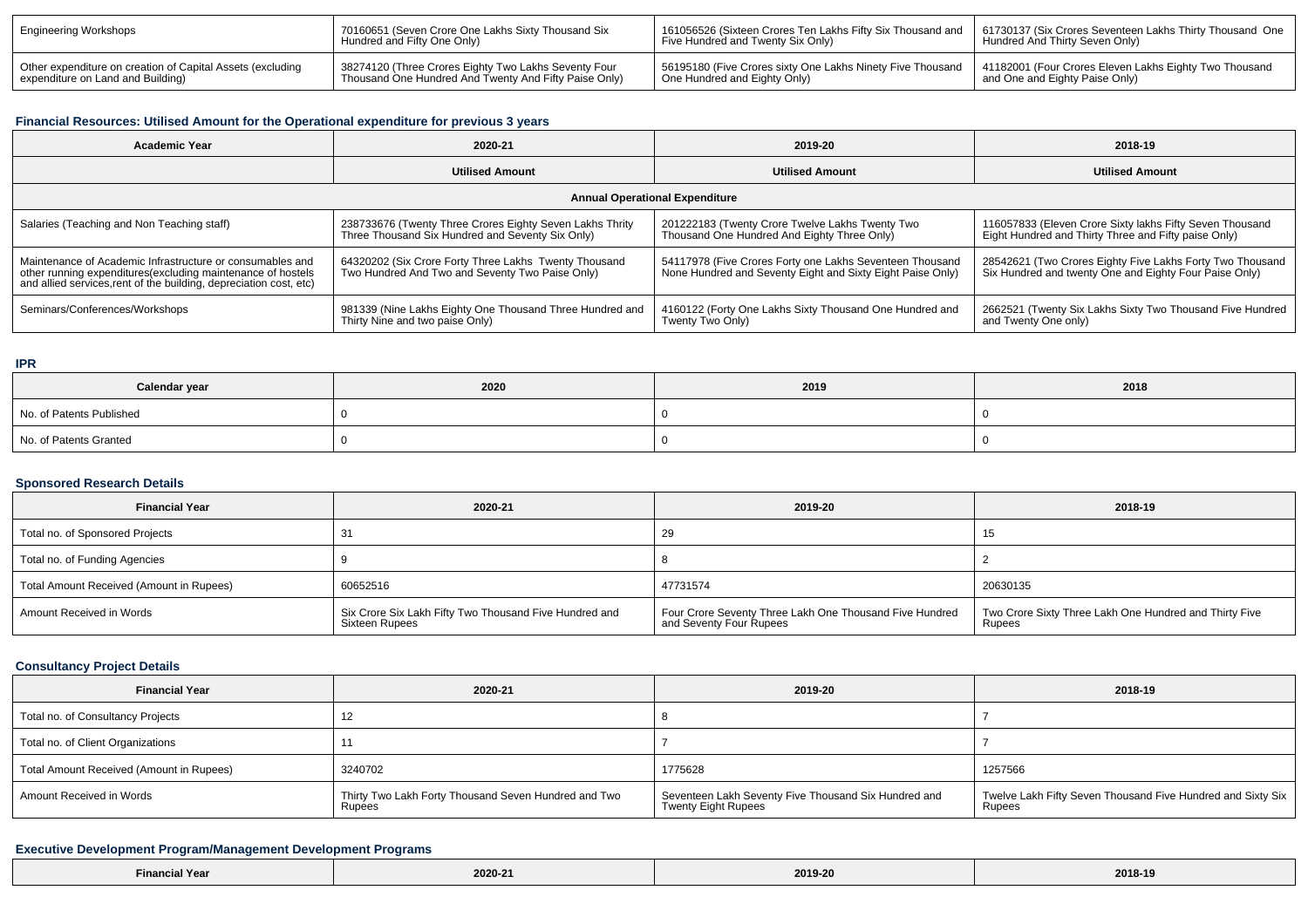| Total no. of Executive Development Programs/ Management<br>Development Programs   |                                                                                                |        |      |
|-----------------------------------------------------------------------------------|------------------------------------------------------------------------------------------------|--------|------|
| Total no. of Participants                                                         | 924                                                                                            | 24     |      |
| Total Annual Earnings (Amount in Rupees)(Excluding Lodging<br>& Boarding Charges) | 653597                                                                                         | 360000 |      |
| Total Annual Earnings in Words                                                    | Six Lakh Fifty Three Thousand Five Hundred and Ninety Seven   Three Lakh Sixty Thousand Rupees |        | Zero |

# **PCS Facilities: Facilities of physically challenged students**

| 1. Do your institution buildings have Lifts/Ramps?                                                                                                         | Yes, more than 80% of the buildings |
|------------------------------------------------------------------------------------------------------------------------------------------------------------|-------------------------------------|
| 2. Do your institution have provision for walking aids, including wheelchairs and transportation from one building to another for<br>handicapped students? | Yes                                 |
| 3. Do your institution buildings have specially designed toilets for handicapped students?                                                                 | Yes, more than 80% of the buildings |

## **Accreditation**

#### **NBA Accreditation**

| $\cdots$<br>valid NBA Accreditation?<br>' institute nave a ' | $\sim$<br>NC |
|--------------------------------------------------------------|--------------|
|--------------------------------------------------------------|--------------|

# **NAAC Accreditation**

| 1. Does your institute have a valid NAAC Accreditation? | <b>NC</b> |
|---------------------------------------------------------|-----------|
|---------------------------------------------------------|-----------|

# **Faculty Details**

| Srno | <b>Name</b>         | Age | Designation                | Gender | Qualification | <b>Experience (In</b><br>Months) | Currently working<br>with institution? | <b>Joining Date</b> | <b>Leaving Date</b>      | <b>Association type</b> |
|------|---------------------|-----|----------------------------|--------|---------------|----------------------------------|----------------------------------------|---------------------|--------------------------|-------------------------|
|      | Gokulnath C         | 36  | <b>Assistant Professor</b> | Male   | Ph.D          | 73                               | Yes                                    | 14-07-2020          | $-$                      | Regular                 |
| 2    | Krishna Sesha Giri  | 35  | <b>Assistant Professor</b> | Male   | Ph.D          | 87                               | Yes                                    | 07-08-2017          | $\sim$                   | Regular                 |
| 3    | Afzaal Ahmed        | 35  | <b>Assistant Professor</b> | Male   | Ph.D          | 56                               | Yes                                    | 06-08-2018          | ۰.                       | Regular                 |
| 4    | <b>Albert Sunny</b> | 35  | <b>Assistant Professor</b> | Male   | Ph.D          | 55                               | Yes                                    | 01-06-2018          | $-$                      | Regular                 |
| 5    | Amit Kumar Pal      | 36  | <b>Assistant Professor</b> | Male   | Ph.D          | 88                               | Yes                                    | 02-09-2019          | $-$                      | Regular                 |
| 6    | Amrita Roy          | 39  | <b>Assistant Professor</b> | Female | Ph.D          | 56                               | Yes                                    | 03-12-2018          | $-$                      | Regular                 |
|      | Anand T N C         | 41  | Associate Professor        | Male   | Ph.D          | 132                              | No                                     | 01-01-2020          | 31-12-2021               | Other                   |
| 8    | Anil Kumar M V      | 40  | Associate Professor        | Male   | Ph.D          | 120                              | Yes                                    | 23-06-2017          | $-$                      | Regular                 |
| 9    | Anirudh Guha        | 33  | <b>Assistant Professor</b> | Male   | Ph.D          | 51                               | Yes                                    | 01-10-2019          | $\sim$                   | Regular                 |
| 10   | Anoop A M           | 35  | <b>Assistant Professor</b> | Male   | Ph.D          | 46                               | Yes                                    | 11-05-2020          | $-$                      | Regular                 |
| 11   | Anoop George        | 38  | <b>Assistant Professor</b> | Male   | Ph.D          | 76                               | Yes                                    | 31-07-2017          | $\sim$                   | Regular                 |
| 12   | Arpan Kabiraj       | 33  | <b>Assistant Professor</b> | Male   | Ph.D          | 59                               | Yes                                    | 18-06-2020          | $-$                      | Regular                 |
| 13   | Arun Rahul S        | 35  | <b>Assistant Professor</b> | Male   | Ph.D          | 96                               | Yes                                    | 28-06-2017          | $\overline{\phantom{a}}$ | Regular                 |
| 14   | Arvind Ajoy         | 36  | Associate Professor        | Male   | Ph.D          | 72                               | Yes                                    | 23-06-2017          | $-$                      | Regular                 |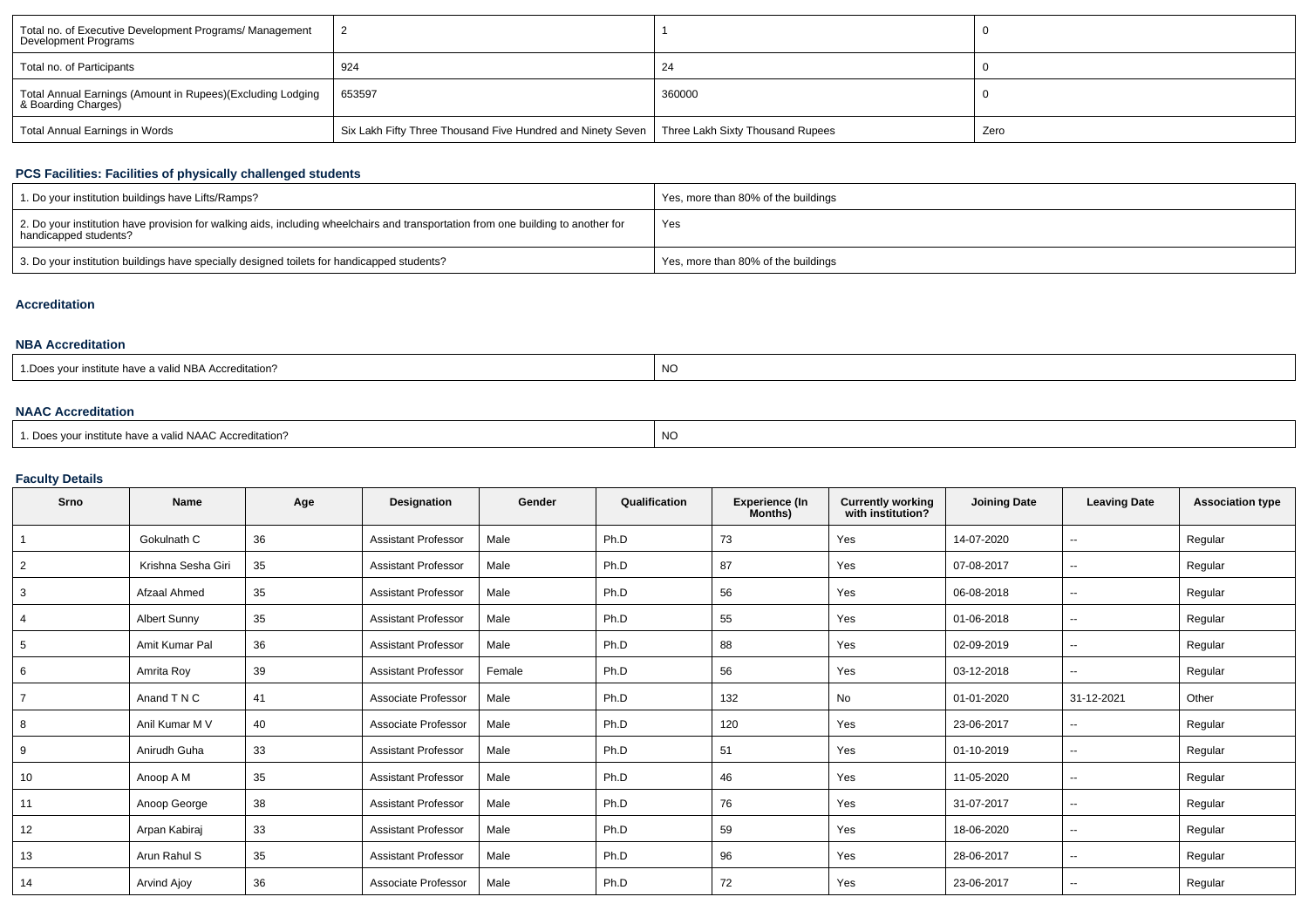| 15 | Ashok Kumar M                     | 42 | <b>Assistant Professor</b>                          | Male   | Ph.D | 74  | Yes | 01-06-2018 | $\overline{\phantom{a}}$ | Regular  |
|----|-----------------------------------|----|-----------------------------------------------------|--------|------|-----|-----|------------|--------------------------|----------|
| 16 | Athira P                          | 36 | <b>Assistant Professor</b>                          | Female | Ph.D | 71  | Yes | 13-07-2017 | --                       | Regular  |
| 17 | <b>B</b> K Bhavathrathan          | 35 | <b>Assistant Professor</b>                          | Male   | Ph.D | 55  | Yes | 16-04-2018 | $\overline{\phantom{a}}$ | Regular  |
| 18 | Bibhu Ranjan<br>Sarangi           | 40 | <b>Assistant Professor</b>                          | Male   | Ph.D | 60  | Yes | 06-06-2019 | $\overline{\phantom{a}}$ | Regular  |
| 19 | <b>Buchibabu</b><br>Vicharapu     | 34 | <b>Assistant Professor</b>                          | Male   | Ph.D | 28  | Yes | 26-02-2020 | --                       | Regular  |
| 20 | C V Veena<br>Venudharan           | 32 | <b>Assistant Professor</b>                          | Female | Ph.D | 52  | Yes | 14-08-2019 | $\overline{\phantom{a}}$ | Regular  |
| 21 | Chandrashekar<br>Lakshminarayanan | 36 | <b>Assistant Professor</b>                          | Male   | Ph.D | 84  | No  | 23-07-2018 | 31-08-2021               | Regular  |
| 22 | D Chakradhar                      | 39 | Associate Professor                                 | Male   | Ph.D | 138 | Yes | 19-07-2017 | --                       | Regular  |
| 23 | D Kesavan                         | 39 | <b>Assistant Professor</b>                          | Male   | Ph.D | 128 | Yes | 02-08-2017 | --                       | Regular  |
| 24 | Debarati Chatterjee               | 38 | <b>Assistant Professor</b>                          | Female | Ph.D | 116 | Yes | 23-06-2017 | $\overline{\phantom{a}}$ | Regular  |
| 25 | Deepak Jaiswal                    | 41 | <b>Assistant Professor</b>                          | Male   | Ph.D | 126 | Yes | 08-02-2021 | ⊷.                       | Regular  |
| 26 | Deepak<br>Rajendraprasad          | 40 | Associate Professor                                 | Male   | Ph.D | 120 | Yes | 23-06-2017 | --                       | Regular  |
| 27 | Dinesh Jagadeesan                 | 38 | Associate Professor                                 | Male   | Ph.D | 132 | Yes | 09-08-2017 | --                       | Regular  |
| 28 | Dinesh Setti                      | 32 | <b>Assistant Professor</b>                          | Male   | Ph.D | 53  | Yes | 14-07-2020 | --                       | Regular  |
| 29 | Divya P V                         | 37 | Associate Professor                                 | Female | Ph.D | 100 | Yes | 18-07-2017 | --                       | Regular  |
| 30 | G P Balakumar                     | 37 | <b>Assistant Professor</b>                          | Male   | Ph.D | 36  | Yes | 21-07-2017 | --                       | Regular  |
| 31 | G Sujatha                         | 37 | <b>Assistant Professor</b>                          | Female | Ph.D | 58  | Yes | 16-07-2018 | ⊷.                       | Regular  |
| 32 | Ganesh Natarajan                  | 40 | Dean / Principal /<br>Director / Vice<br>Chancellor | Male   | Ph.D | 133 | Yes | 21-12-2018 | $\overline{\phantom{a}}$ | Regular  |
| 33 | Jagadeesh Bayry                   | 46 | Dean / Principal /<br>Director / Vice<br>Chancellor | Male   | Ph.D | 228 | Yes | 01-03-2021 | $\overline{\phantom{a}}$ | Regular  |
| 34 | Jaikrishnan J                     | 33 | <b>Assistant Professor</b>                          | Male   | Ph.D | 84  | Yes | 23-12-2019 | $\overline{a}$           | Regular  |
| 35 | Jasine Babu                       | 39 | <b>Assistant Professor</b>                          | Female | Ph.D | 108 | Yes | 23-06-2017 | ⊷.                       | Regular  |
| 36 | Jayakumar<br>Balakrishnan         | 37 | <b>Assistant Professor</b>                          | Male   | Ph.D | 117 | Yes | 27-07-2017 | $\overline{\phantom{a}}$ | Regular  |
| 37 | Jayanarayanan C R                 | 35 | <b>Assistant Professor</b>                          | Male   | Ph.D | 91  | Yes | 27-06-2017 | $\sim$                   | Regular  |
| 38 | Job Kurian                        | 72 | Professor                                           | Male   | Ph.D | 450 | No  | 01-06-2015 | 31-12-2020               | Other    |
| 39 | Jobin Francis                     | 33 | <b>Assistant Professor</b>                          | Male   | Ph.D | 33  | Yes | 03-12-2018 | $\overline{\phantom{a}}$ | Regular  |
| 40 | K L Sebastian                     | 70 | Professor                                           | Male   | Ph.D | 532 | No  | 04-01-2017 | 30-11-2020               | Other    |
| 41 | K V Govindan Kutty                | 66 | Professor                                           | Male   | Ph.D | 298 | No  | 03-08-2015 | 21-06-2020               | Visiting |
| 42 | Krithika<br>Ramaswamy             | 35 | <b>Assistant Professor</b>                          | Female | Ph.D | 85  | Yes | 25-07-2018 | $\sim$                   | Regular  |
| 43 | Kusum Dhochak                     | 35 | <b>Assistant Professor</b>                          | Female | Ph.D | 85  | Yes | 28-06-2019 | Ц.                       | Regular  |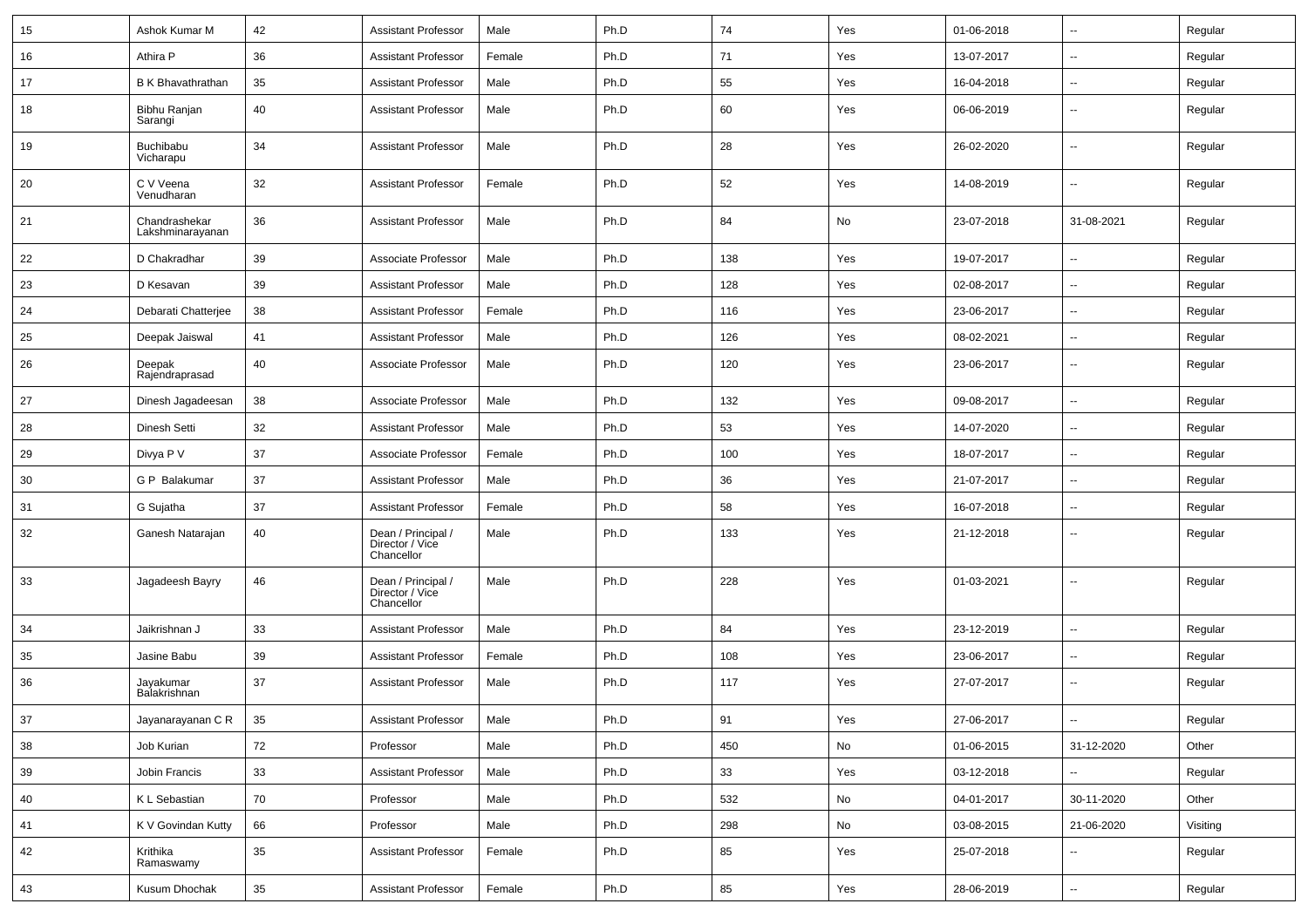| 44 | Lakshmi<br>Narasimhan T              | 34 | <b>Assistant Professor</b>                          | Male   | Ph.D | 74  | Yes | 04-08-2017 |                          | Regular |
|----|--------------------------------------|----|-----------------------------------------------------|--------|------|-----|-----|------------|--------------------------|---------|
| 45 | Lakshmi Sankar K                     | 35 | <b>Assistant Professor</b>                          | Female | Ph.D | 96  | Yes | 03-07-2017 | $\overline{\phantom{a}}$ | Regular |
| 46 | M Sabarimalai<br>Manikandan          | 42 | Associate Professor                                 | Male   | Ph.D | 148 | Yes | 31-12-2021 | --                       | Regular |
| 47 | Madhu Karthik M                      | 37 | Associate Professor                                 | Male   | Ph.D | 99  | Yes | 23-06-2017 | $\overline{\phantom{a}}$ | Regular |
| 48 | Mahesh<br>Raveendranatha<br>Panicker | 39 | Associate Professor                                 | Male   | Ph.D | 156 | Yes | 14-06-2018 | --                       | Regular |
| 49 | Manas Kumar Jena                     | 33 | <b>Assistant Professor</b>                          | Male   | Ph.D | 40  | Yes | 17-06-2019 | -−                       | Regular |
| 50 | Manoj<br>Gopalakrishnan              | 46 | Professor                                           | Male   | Ph.D | 187 | Yes | 15-12-2021 | --                       | Other   |
| 51 | Mintu Porel                          | 37 | <b>Assistant Professor</b>                          | Female | Ph.D | 46  | Yes | 12-07-2018 | -−                       | Regular |
| 52 | Mrinal Kanti Das                     | 39 | <b>Assistant Professor</b>                          | Male   | Ph.D | 84  | Yes | 12-07-2018 | $\overline{a}$           | Regular |
| 53 | Mula V S<br>Subrahmanyam             | 41 | <b>Assistant Professor</b>                          | Male   | Ph.D | 162 | Yes | 09-05-2019 | $\overline{\phantom{a}}$ | Regular |
| 54 | Narayanan<br>Chatapuram<br>Krishnan  | 39 | Associate Professor                                 | Male   | Ph.D | 120 | Yes | 21-12-2021 | $\overline{\phantom{a}}$ | Regular |
| 55 | P B Sunil Kumar                      | 57 | Dean / Principal /<br>Director / Vice<br>Chancellor | Male   | Ph.D | 327 | Yes | 18-01-2017 | $\overline{a}$           | Regular |
| 56 | Padmesh A                            | 40 | <b>Assistant Professor</b>                          | Male   | Ph.D | 137 | Yes | 27-06-2017 | --                       | Regular |
| 57 | Parangama Sarkar                     | 33 | <b>Assistant Professor</b>                          | Female | Ph.D | 59  | Yes | 18-03-2020 | --                       | Regular |
| 58 | Piyush P Kurur                       | 42 | Associate Professor                                 | Male   | Ph.D | 179 | Yes | 16-07-2018 | $\overline{\phantom{a}}$ | Regular |
| 59 | Pramod Kuntikana                     | 31 | <b>Assistant Professor</b>                          | Male   | Ph.D | 35  | Yes | 16-06-2020 | ⊷.                       | Regular |
| 60 | Pramod S Mehta                       | 70 | Professor                                           | Male   | Ph.D | 468 | No  | 19-10-2016 | 30-06-2021               | Other   |
| 61 | Praveena<br>Gangadharan              | 36 | <b>Assistant Professor</b>                          | Female | Ph.D | 81  | Yes | 11-04-2018 | --                       | Regular |
| 62 | Prithvi Narayan P                    | 36 | <b>Assistant Professor</b>                          | Male   | Ph.D | 94  | Yes | 18-12-2017 | $\overline{\phantom{a}}$ | Regular |
| 63 | Projiwal Banerjee                    | 37 | <b>Assistant Professor</b>                          | Male   | Ph.D | 24  | Yes | 02-07-2019 | $\overline{\phantom{a}}$ | Regular |
| 64 | Rakesh J Pillai                      | 37 | <b>Assistant Professor</b>                          | Male   | Ph.D | 104 | Yes | 04-07-2019 | --                       | Regular |
| 65 | Reenu Punnoose                       | 37 | <b>Assistant Professor</b>                          | Female | Ph.D | 79  | Yes | 30-07-2018 | -−                       | Regular |
| 66 | Revathy<br>Padmanabhan               | 36 | <b>Assistant Professor</b>                          | Female | Ph.D | 112 | Yes | 24-07-2017 | $\sim$                   | Regular |
| 67 | Rohith Varma                         | 37 | <b>Assistant Professor</b>                          | Male   | Ph.D | 25  | Yes | 03-06-2019 | $\overline{\phantom{a}}$ | Regular |
| 68 | S H Kulkarni                         | 68 | Professor                                           | Male   | Ph.D | 492 | Yes | 23-07-2019 | $\sim$                   | Other   |
| 69 | S Kanmani Subbu                      | 39 | <b>Assistant Professor</b>                          | Male   | Ph.D | 100 | Yes | 25-05-2018 | $\sim$                   | Regular |
| 70 | Sahely Bhadra                        | 39 | <b>Assistant Professor</b>                          | Female | Ph.D | 128 | Yes | 12-07-2018 | -−                       | Regular |
| 71 | Samarjeet Chanda                     | 37 | <b>Assistant Professor</b>                          | Male   | Ph.D | 84  | Yes | 23-07-2018 | щ.                       | Regular |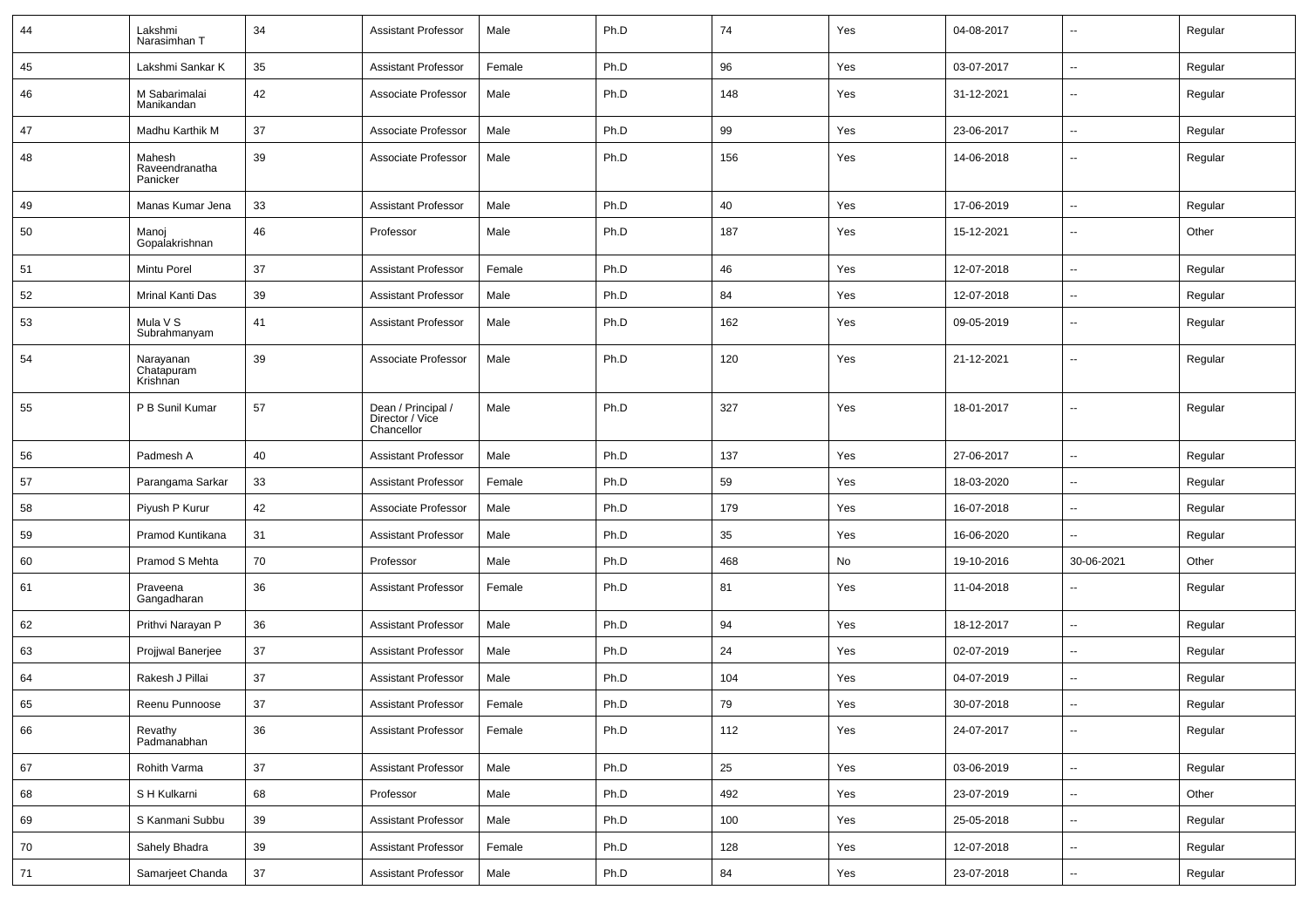| 72 | Sandeep Chandran               | 34     | <b>Assistant Professor</b>                          | Male   | Ph.D | 83  | Yes | 15-10-2018 | ⊷.                       | Regular  |
|----|--------------------------------|--------|-----------------------------------------------------|--------|------|-----|-----|------------|--------------------------|----------|
| 73 | Sanjukta<br>Chakraborty        | 38     | <b>Assistant Professor</b>                          | Female | Ph.D | 59  | Yes | 10-12-2018 | --                       | Regular  |
| 74 | Santhakumar Mohan              | 39     | Dean / Principal /<br>Director / Vice<br>Chancellor | Male   | Ph.D | 192 | Yes | 05-12-2018 | --                       | Regular  |
| 75 | Sarath Sasi                    | 43     | <b>Assistant Professor</b>                          | Male   | Ph.D | 102 | Yes | 02-08-2017 | $\overline{\phantom{a}}$ | Regular  |
| 76 | Sarmistha Singh                | 34     | <b>Assistant Professor</b>                          | Female | Ph.D | 53  | Yes | 26-09-2018 | -−                       | Regular  |
| 77 | Satyadev<br>Nandakumar         | 42     | Associate Professor                                 | Male   | Ph.D | 145 | Yes | 16-09-2021 | -−                       | Other    |
| 78 | Satyajit Das                   | 33     | <b>Assistant Professor</b>                          | Male   | Ph.D | 36  | Yes | 31-05-2019 | $\overline{\phantom{a}}$ | Regular  |
| 79 | Senthilkumar V                 | 42     | Associate Professor                                 | Male   | Ph.D | 178 | Yes | 27-06-2019 | $\overline{\phantom{a}}$ | Regular  |
| 80 | Shaikshavali<br>Chitraganti    | 36     | <b>Assistant Professor</b>                          | Male   | Ph.D | 96  | Yes | 17-06-2019 |                          | Regular  |
| 81 | Shanmugaraju<br>Sankarasekaran | 36     | <b>Assistant Professor</b>                          | Male   | Ph.D | 97  | Yes | 04-10-2018 | -−                       | Regular  |
| 82 | Sneha Gajbhiye                 | 37     | <b>Assistant Professor</b>                          | Female | Ph.D | 68  | Yes | 10-07-2019 | --                       | Regular  |
| 83 | Soham Manni                    | 34     | <b>Assistant Professor</b>                          | Male   | Ph.D | 81  | Yes | 16-08-2018 | ⊷.                       | Regular  |
| 84 | Sovan Lal Das                  | 43     | Dean / Principal /<br>Director / Vice<br>Chancellor | Male   | Ph.D | 216 | Yes | 03-12-2018 | --                       | Regular  |
| 85 | Sreenath<br>Vijayakumar        | 28     | <b>Assistant Professor</b>                          | Male   | Ph.D | 37  | Yes | 20-06-2019 | $\mathbf{u}$             | Regular  |
| 86 | Subhasis Mitra                 | 34     | <b>Assistant Professor</b>                          | Male   | Ph.D | 42  | Yes | 12-07-2018 | $\overline{\phantom{a}}$ | Regular  |
| 87 | Sudheesh T K                   | 40     | Associate Dean                                      | Male   | Ph.D | 128 | Yes | 23-06-2017 | $\overline{\phantom{a}}$ | Regular  |
| 88 | Sukomal Dey                    | 38     | <b>Assistant Professor</b>                          | Male   | Ph.D | 72  | Yes | 20-06-2018 | -−                       | Regular  |
| 89 | Sunitha K Nayar                | 45     | <b>Assistant Professor</b>                          | Female | Ph.D | 172 | Yes | 18-12-2019 | $\overline{\phantom{a}}$ | Visiting |
| 90 | Supratik Sen<br>Mojumdar       | 36     | <b>Assistant Professor</b>                          | Male   | Ph.D | 92  | Yes | 28-06-2019 | --                       | Regular  |
| 91 | Sushabhan<br>Sadhukhan         | 37     | <b>Assistant Professor</b>                          | Male   | Ph.D | 51  | Yes | 04-07-2019 | --                       | Regular  |
| 92 | Swaroop Sahoo                  | 38     | <b>Assistant Professor</b>                          | Male   | Ph.D | 104 | Yes | 23-06-2017 | $\overline{a}$           | Regular  |
| 93 | Tom V Mathew                   | 52     | Professor                                           | Male   | Ph.D | 274 | No  | 01-07-2019 | 30-06-2021               | Other    |
| 94 | Uma Divakaran                  | 39     | Associate Dean                                      | Female | Ph.D | 137 | Yes | 23-06-2017 | Ξ.                       | Regular  |
| 95 | Unnikrishnan<br>Cheramangalath | 41     | <b>Assistant Professor</b>                          | Male   | Ph.D | 101 | Yes | 24-05-2019 | $\sim$                   | Regular  |
| 96 | Vara Naga Surendra<br>Kamadi   | 34     | <b>Assistant Professor</b>                          | Male   | Ph.D | 79  | Yes | 14-07-2017 | $\overline{\phantom{a}}$ | Regular  |
| 97 | Varadharajan<br>Muruganandam   | 65     | Professor                                           | Male   | Ph.D | 408 | Yes | 09-08-2021 | $\overline{\phantom{a}}$ | Visiting |
| 98 | Vijay Muralidharan             | $34\,$ | <b>Assistant Professor</b>                          | Male   | Ph.D | 84  | Yes | 30-03-2020 | $\overline{\phantom{a}}$ | Regular  |
| 99 | Vinod A Prasad                 | 50     | Professor                                           | Male   | Ph.D | 204 | Yes | 25-10-2017 | $\sim$                   | Regular  |